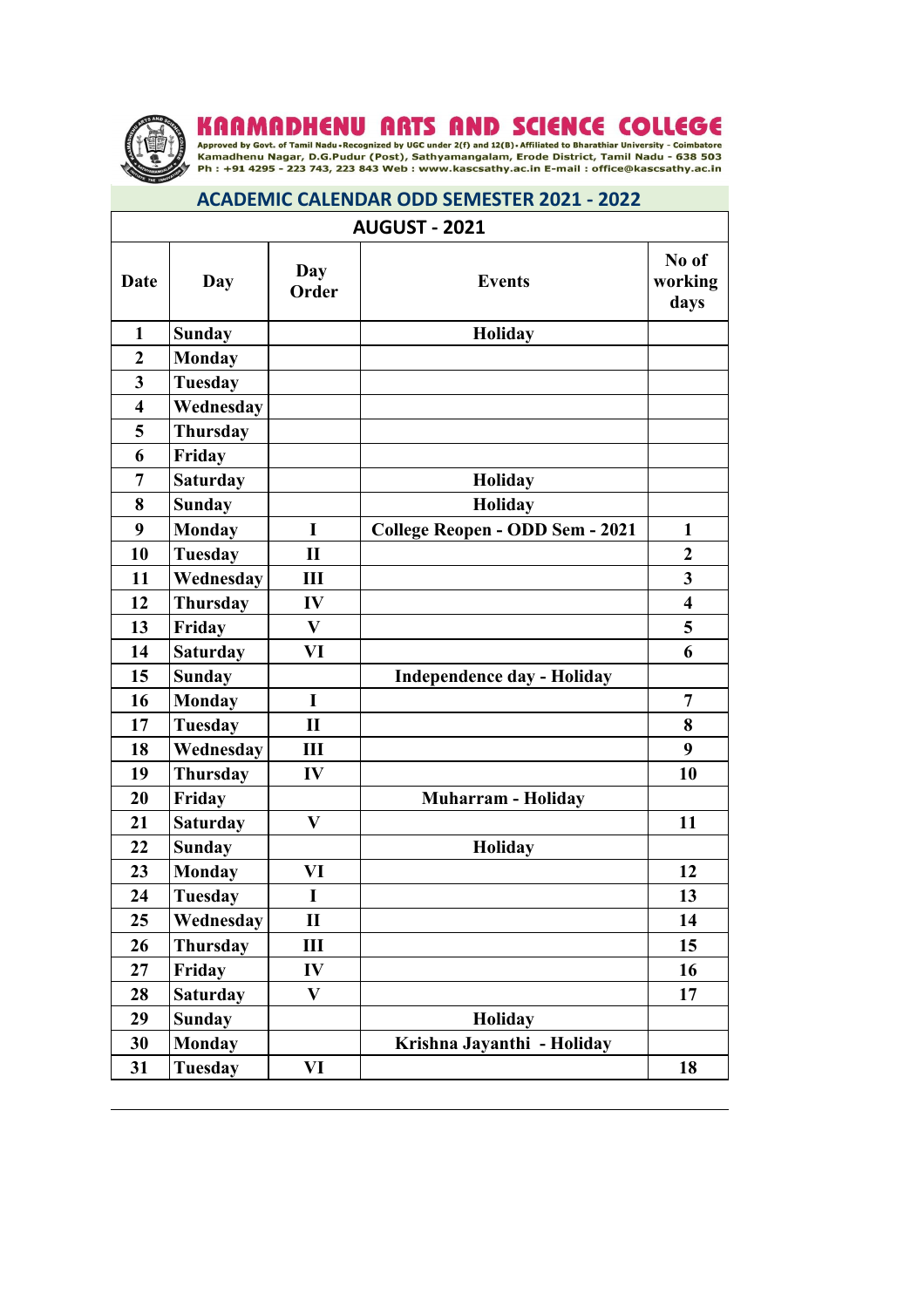|                         | <b>SEPTEMBER-2021</b> |              |                                                                      |                          |
|-------------------------|-----------------------|--------------|----------------------------------------------------------------------|--------------------------|
| Date                    | Day                   | Day<br>Order | <b>Events</b>                                                        | No of<br>working<br>days |
| $\mathbf{1}$            | Wednesday             | $\mathbf I$  | <b>First Year UG College Open</b>                                    | 19                       |
| $\boldsymbol{2}$        | <b>Thursday</b>       | $\mathbf{I}$ |                                                                      | 20                       |
| $\overline{\mathbf{3}}$ | Friday                | III          |                                                                      | 21                       |
| $\overline{\mathbf{4}}$ | <b>Saturday</b>       | IV           |                                                                      | 22                       |
| 5                       | <b>Sunday</b>         |              | Holiday                                                              |                          |
| 6                       | <b>Monday</b>         | $\mathbf{V}$ |                                                                      | 23                       |
| 7                       | Tuesday               | VI           |                                                                      | 24                       |
| 8                       | Wednesday             | $\mathbf I$  |                                                                      | 25                       |
| 9                       | <b>Thursday</b>       | $\mathbf{I}$ |                                                                      | 26                       |
| 10                      | Friday                |              | Ganesha Chaturthi - Holiday                                          |                          |
| 11                      | <b>Saturday</b>       | III          |                                                                      | 27                       |
| 12                      | <b>Sunday</b>         |              | Holiday                                                              |                          |
| 13                      | <b>Monday</b>         | IV           |                                                                      | 28                       |
| 14                      | <b>Tuesday</b>        | V            |                                                                      | 29                       |
| 15                      | Wednesday             | VI           |                                                                      | 30                       |
| 16                      | Thursday              | $\mathbf I$  |                                                                      | 31                       |
| 17                      | Friday                | $\mathbf{I}$ |                                                                      | 32                       |
| 18                      | <b>Saturday</b>       | Ш            |                                                                      | 33                       |
| 19                      | <b>Sunday</b>         |              | Holiday                                                              |                          |
| 20                      | <b>Monday</b>         | IV           | <b>Internal Examination - I</b><br><b>First Year PG College Open</b> | 34                       |
| 21                      | Tuesday               | V            | <b>Internal Examination - I</b>                                      | 35                       |
| 22                      | Wednesday             | VI           | <b>Internal Examination - I</b>                                      | 36                       |
| 23                      | Thursday              | I            | <b>Internal Examination - I</b>                                      | 37                       |
| 24                      | Friday                | П            | <b>Internal Examination - I</b>                                      | 38                       |
| 25                      | <b>Saturday</b>       | Ш            | <b>Internal Examination - I</b>                                      | 39                       |
| 26                      | <b>Sunday</b>         |              | Holiday                                                              |                          |
| 27                      | <b>Monday</b>         | IV           |                                                                      | 40                       |
| 28                      | <b>Tuesday</b>        | V            |                                                                      | 41                       |
| 29                      | Wednesday             | VI           |                                                                      | 42                       |
| 30                      | <b>Thursday</b>       | $\mathbf I$  |                                                                      | 43                       |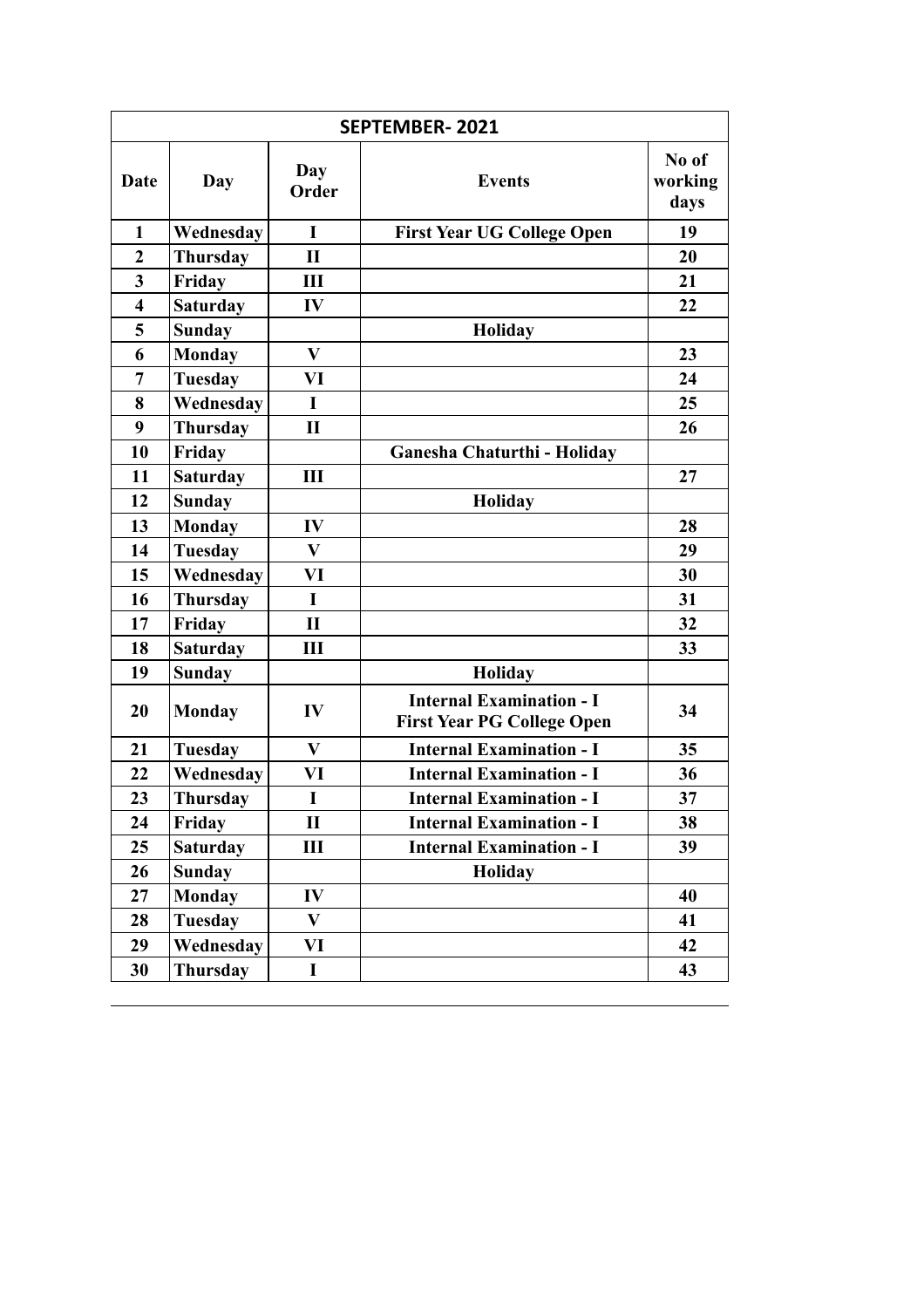| OCTOBER-2021            |                 |              |                            |                          |
|-------------------------|-----------------|--------------|----------------------------|--------------------------|
| Date                    | Day             | Day<br>Order | <b>Events</b>              | No of<br>working<br>days |
| 1                       | Friday          | $\mathbf{I}$ |                            | 44                       |
| $\boldsymbol{2}$        | <b>Saturday</b> |              | Gandhi Jayanthi - Holiday  |                          |
| 3                       | <b>Sunday</b>   |              | <b>Holiday</b>             |                          |
| $\overline{\mathbf{4}}$ | <b>Monday</b>   | Ш            |                            | 45                       |
| 5                       | <b>Tuesday</b>  | IV           |                            | 46                       |
| 6                       | Wednesday       | V            |                            | 47                       |
| 7                       | <b>Thursday</b> | VI           |                            | 48                       |
| 8                       | Friday          | I            |                            | 49                       |
| $\boldsymbol{9}$        | <b>Saturday</b> | $\mathbf{I}$ |                            | 50                       |
| 10                      | <b>Sunday</b>   |              | Holiday                    |                          |
| 11                      | <b>Monday</b>   | III          |                            | 51                       |
| 12                      | <b>Tuesday</b>  | IV           |                            | 52                       |
| 13                      | Wednesday       | $\mathbf{V}$ |                            | 53                       |
| 14                      | <b>Thursday</b> |              | Saraswathi Pooja - Holiday |                          |
| 15                      | Friday          |              | Vijayadhasami - Holiday    |                          |
| 16                      | <b>Saturday</b> | VI           | <b>Saturday</b>            | 54                       |
| 17                      | <b>Sunday</b>   |              | Holiday                    |                          |
| 18                      | <b>Monday</b>   | I            |                            | 55                       |
| 19                      | <b>Tuesday</b>  |              | Milad un-Nabi - Holiday    |                          |
| 20                      | Wednesday       | $\mathbf{I}$ |                            | 56                       |
| 21                      | <b>Thursday</b> | III          |                            | 57                       |
| 22                      | Friday          | IV           |                            | 58                       |
| 23                      | <b>Saturday</b> | $\mathbf{V}$ |                            | 59                       |
| 24                      | <b>Sunday</b>   |              | Holiday                    |                          |
| 25                      | <b>Monday</b>   | VI           |                            | 60                       |
| 26                      | <b>Tuesday</b>  | $\mathbf I$  |                            | 61                       |
| 27                      | Wednesday       | $\mathbf{I}$ |                            | 62                       |
| 28                      | Thursday        | Ш            |                            | 63                       |
| 29                      | Friday          | IV           |                            | 64                       |
| 30                      | <b>Saturday</b> | V            |                            | 65                       |
| 31                      | <b>Sunday</b>   |              | Holiday                    |                          |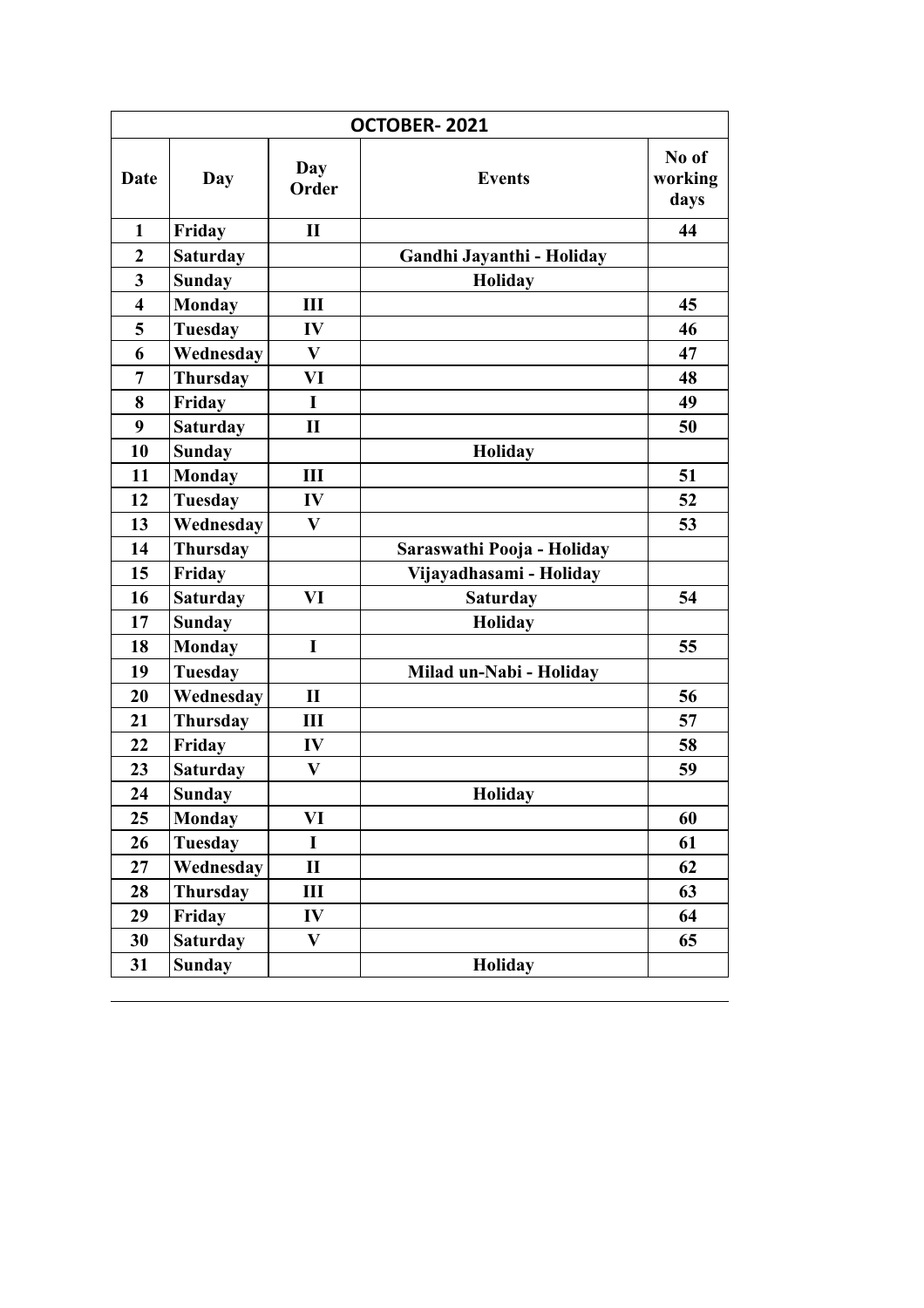| <b>NOVEMBER-2021</b>    |                 |              |                                  |                          |
|-------------------------|-----------------|--------------|----------------------------------|--------------------------|
| Date                    | Day             | Day<br>Order | <b>Events</b>                    | No of<br>working<br>days |
| $\mathbf{1}$            | <b>Monday</b>   | VI           |                                  | 66                       |
| $\boldsymbol{2}$        | <b>Tuesday</b>  | I            |                                  | 67                       |
| $\mathbf{3}$            | Wednesday       |              | Deepavali - Holiday              |                          |
| $\overline{\mathbf{4}}$ | <b>Thursday</b> |              | Holiday                          |                          |
| 5                       | Firday          |              | <b>Holiday</b>                   |                          |
| 6                       | <b>Saturday</b> |              | Holiday                          |                          |
| $\overline{7}$          | <b>Sunday</b>   |              | Holiday                          |                          |
| 8                       | <b>Monday</b>   | $\mathbf{I}$ |                                  | 68                       |
| 9                       | <b>Tuesday</b>  | Ш            | <b>Internal Examination - II</b> | 69                       |
| 10                      | Wednesday       | IV           | <b>Internal Examination - II</b> | 70                       |
| 11                      | <b>Thursday</b> | V            | <b>Internal Examination - II</b> | 71                       |
| 12                      | Friday          | VI           | <b>Internal Examination - II</b> | 72                       |
| 13                      | <b>Saturday</b> | I            | <b>Internal Examination - II</b> | 73                       |
| 14                      | <b>Sunday</b>   |              | Holiday                          |                          |
| 15                      | <b>Monday</b>   | $\mathbf{I}$ | <b>Internal Examination - II</b> | 74                       |
| 16                      | <b>Tuesday</b>  | Ш            | <b>Internal Examination - II</b> | 75                       |
| 17                      | Wednesday       | IV           |                                  | 76                       |
| 18                      | <b>Thursday</b> | $\bf{V}$     |                                  | 77                       |
| 19                      | Friday          | VI           |                                  | 78                       |
| 20                      | <b>Saturday</b> | $\mathbf I$  |                                  | 79                       |
| 21                      | <b>Sunday</b>   |              | Holiday                          |                          |
| 22                      | <b>Monday</b>   | П            |                                  | 80                       |
| 23                      | <b>Tuesday</b>  | III          |                                  | 81                       |
| 24                      | Wednesday       | IV           |                                  | 82                       |
| 25                      | Thursday        | V            |                                  | 83                       |
| 26                      | Friday          | VI           |                                  | 84                       |
| 27                      | <b>Saturday</b> |              | Saturday - Holiday               |                          |
| 28                      | <b>Sunday</b>   |              | Holiday                          |                          |
| 29                      | <b>Monday</b>   | $\mathbf I$  |                                  | 85                       |
| 30                      | Tuesday         | П            |                                  | 86                       |